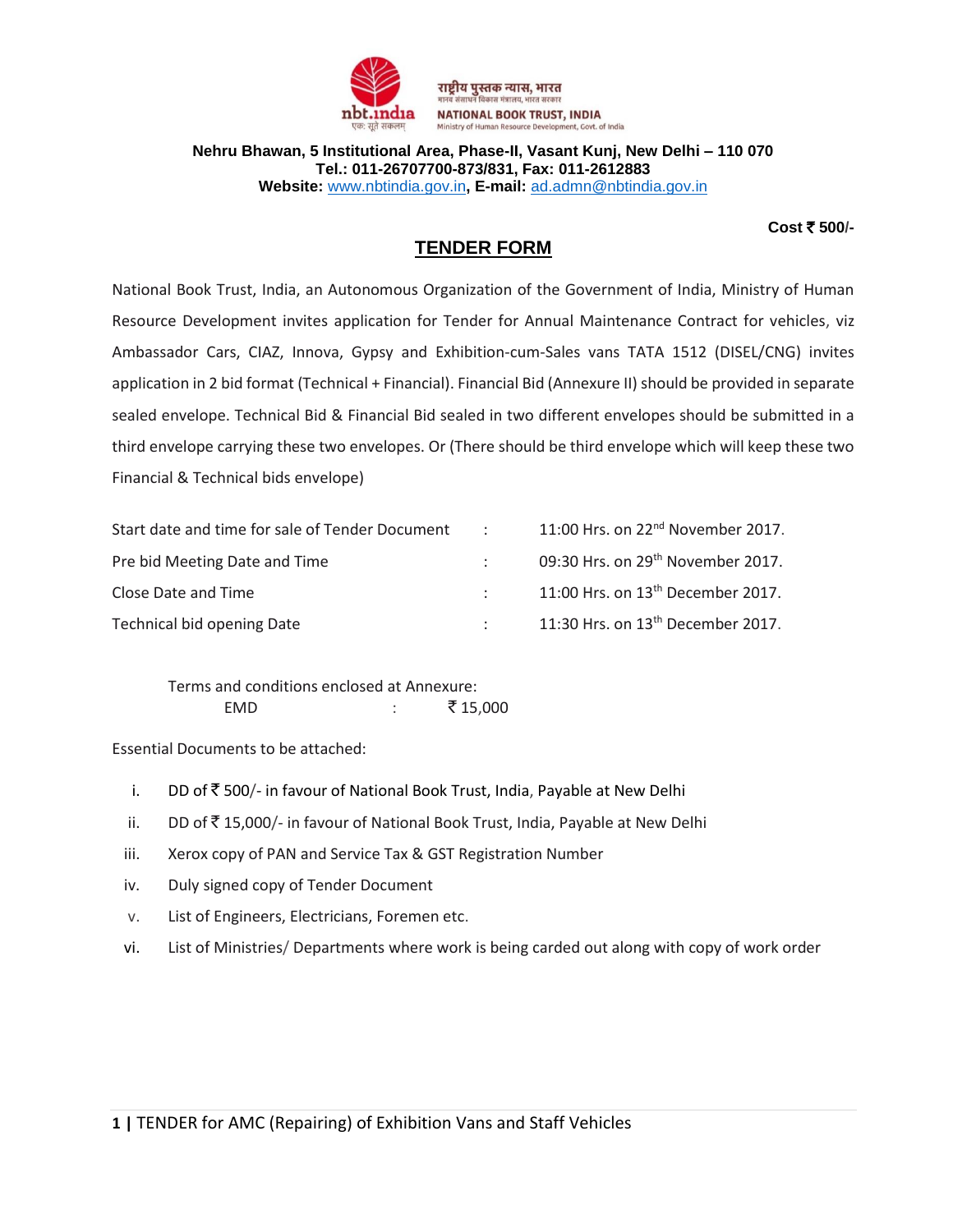#### **TERMS AND CONDITIONS**

- 1. The rates of labour charges should be quoted only in Annexure II specifying whether they are including or excluding service tax and other levies.
- 2. Period of contract shall generally be one year. However, NBT reserves the right to terminate the contract at any time without assigning any reason thereof and without making any damage charges. The contract may also be extended for one year at the discretion of the Competent Authority of the Trust on satisfactory performance of the contractor.
- 3. The contractor shall have to give a warranty of six months' time for the repairs done and parts fitted in the vehicles. In case the same fault occurs in the vehicles within six months, the contractor will have to attend the job without claiming any further charges.
- 4. The spare parts replaced in the vehicle shall be genuine i.e. Tata Parts for Exhibition Vans and all company branded for Gypsy, Ambassador, lnnova & CIAZ. **In** case it is found that spares parts used are spurious, the contract shall be terminated immediately and action shall be taken against the contractor for recovery of damages. The old spare parts shall be returned by contractor to the Trust after repairs are carried out.
- 5. No advance payment of labour charges and cost of spare parts shall be made by the Trust.
- 6. The contractor should have a proper parking space with facilities like denting painting washing etc. which will be physically inspected by the Trust and also provide proper security to the vehicles while they are in his custody for repairs.
- 7. A list of Ministries/ Departments for whom the contractor is presently working should be sent with the bid alongwith the strength of Automobile engineers, electricians, denters, foremen etc.
- 8. The contractor should be able to provide proper towing facility and should also be able to attend to breakdown on roads as and when required by the Trust. No extra payment of vehicles towards towing shall be made by the Trust.
- 9. The successful tenderer will be required to furnish "Security Deposit" of  $\bar{\tau}$  15,000/- (Rupees Fifteen Thousand only) within 10 days from the date of awarding the contract in the form of Bank Draft payable to National Book Trust, India at New Delhi. The security deposit shall be refundable without any interest only after the expiry of the contract.
- 10. The Deposit shall be forfeited if during the period of the contract the services of the contractor are found to be unsatisfactory or in the event of breach of contract by him before the date of, expiry of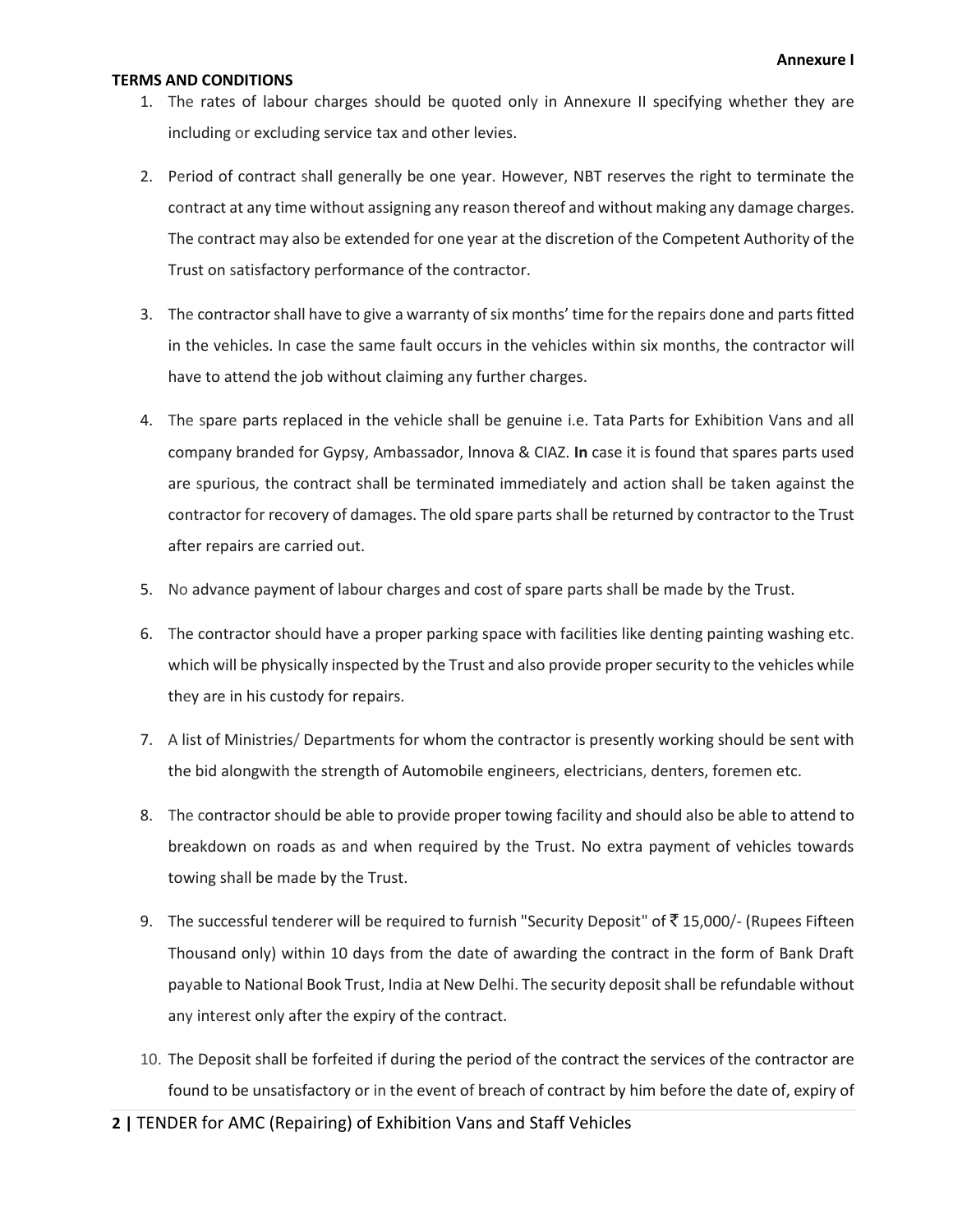the contract. All Tenders -should be accompanied by Earnest Money Deposit (refundable) of ₹15,000/- (Fifteen Thousand only) only in the form of a Demand Draft drawn in favour of National Book Trust, India.

- 11. The Decision of the Director, NBT, India shall be final and binding on the bidders/contractors. The Director, NBT also reserves the right to reject any quotation(s) whatsoever.
- 12. Income Tax PAN should invariably be provide by the firm for the purpose of TDS alongwith other credentials.
- 13. All cuttings/overwriting must be attested by the Authorized Signatory.
- 14. In case for any difference in rates in figures and words, the amount in words would prevail.
- 15. Last date for submission of Tenders is upto11:00 Hrs. on 13<sup>th</sup> December 2017. Tender shall be opened on the same at 11:30 Hrs. In the presence of interested bidders.
- 16. The Trust shall make payment to the Contractor on submission of a Pre-Receipted bill. Each bill shall be supported by a certificate from the Driver concerned & countersigned by Administration unit to the effect that the repairs billed have been carried satisfactorily and the spare parts have been actually fitted to the vehicle.
- 17. All disputes shall be subject to the jurisdiction of Delhi/ New Delhi courts only.
- 18. Income Tax at source shall be deducted as per rules.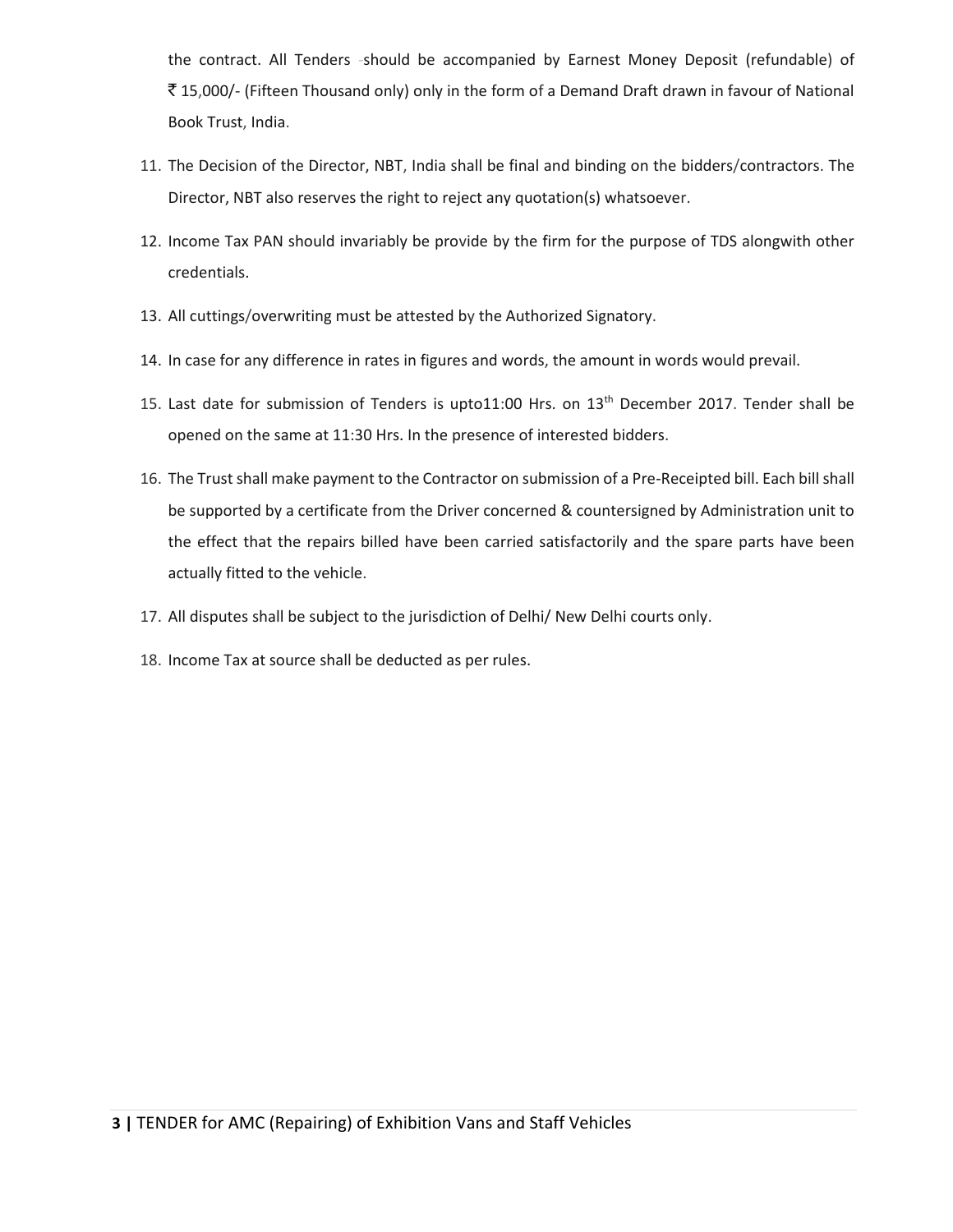#### LABOUR CHARGES FOR THE BELOW MENTIONED JOBS

### **A. Servicing**

| SI. | Name of the Repair        | Ambassador, | Innova | <b>CIAZ</b> | <b>TATA 1512</b> | <b>TATA 1512</b> |
|-----|---------------------------|-------------|--------|-------------|------------------|------------------|
| No. |                           | Gypsy       |        |             | Diesel           | <b>CNG</b>       |
|     |                           | (In ₹)      | (In ₹) | (In ₹)      | (In ₹)           | (In ₹)           |
| 1.  | <b>Complete Servicing</b> |             |        |             |                  |                  |
| 2.  | Oil Filter Change         |             |        |             |                  |                  |
| 3.  | Washing the vehicle       |             |        |             |                  |                  |
| 4.  | Polishing the vehicle     |             |        |             |                  |                  |
| 5.  | Rubbing & Polishing       |             |        |             |                  |                  |

#### **B. Mechanical Jobs**

| SI. | Name of the Repair                | Ambassador, | Innova | <b>CIAZ</b> | <b>TATA 1512</b> | <b>TATA 1512</b> |
|-----|-----------------------------------|-------------|--------|-------------|------------------|------------------|
| No. |                                   | Gypsy       |        |             | <b>Diesel</b>    | <b>CNG</b>       |
|     |                                   | (In ₹)      | (ln ₹) | (In ₹)      | (In ₹)           | (In ₹)           |
| 6.  | Engine overhaul                   |             |        |             |                  |                  |
| 7.  | Piston ring change                |             |        |             |                  |                  |
| 8.  | Head gasket change                |             |        |             |                  |                  |
| 9.  | Replacing Timing chain/Oil        |             |        |             |                  |                  |
|     | seal                              |             |        |             |                  |                  |
| 10. | Tune up of Engine                 |             |        |             |                  |                  |
| 11. | Distributor over haul             |             |        |             |                  |                  |
| 12. | Fuel pump over haul               |             |        |             |                  |                  |
| 13. | Change of spark plugs             |             |        |             | <b>NA</b>        |                  |
| 14. | Water pump over haul              |             |        |             |                  |                  |
| 15. | Replacing fly wheel ring          |             |        |             |                  |                  |
| 16. | <b>Replacing Manifold packing</b> |             |        |             |                  |                  |
| 17. | Remove and refit of radiator      |             |        |             |                  |                  |
| 18. | Replacement fan belt              |             |        |             |                  |                  |
| 19. | Replacement of hose pipe          |             |        |             |                  |                  |
| 20. | Replacement half engine           |             |        |             |                  |                  |
|     | foundation                        |             |        |             |                  |                  |
| 21. | Replacement half engine assy      |             |        |             |                  |                  |
| 22. | Remove &refit of the engine       |             |        |             |                  |                  |
| 23. | Remove & refit of the oil         |             |        |             |                  |                  |
|     | pump                              |             |        |             |                  |                  |
| 24. | Showering radiator                |             |        |             |                  |                  |
| 25. | Meter repairing                   |             |        |             |                  |                  |
| 26. | Wheel greasing                    |             |        |             |                  |                  |
| 27. | Change of meter wire              |             |        |             |                  |                  |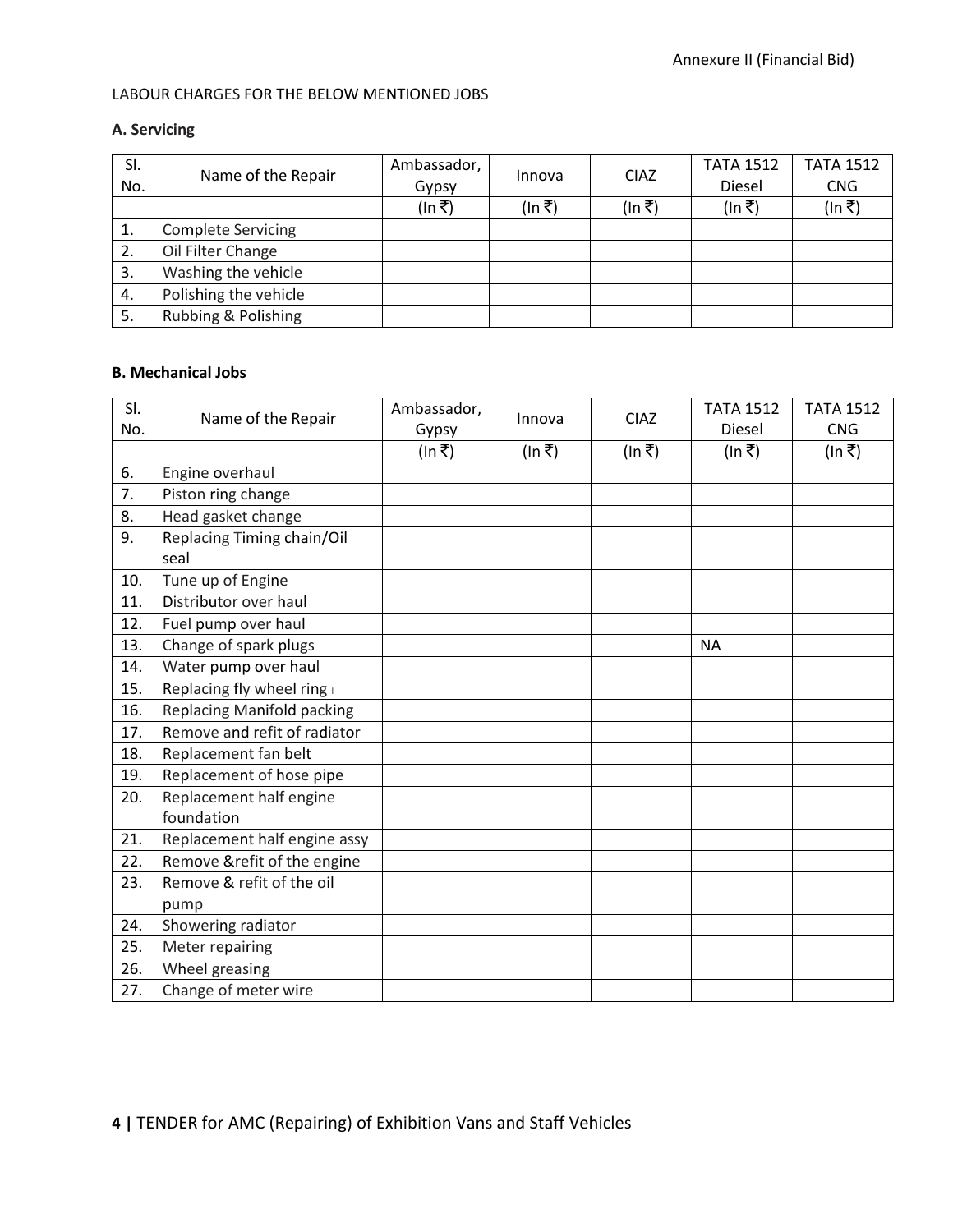### **C. Clutch System**

| SI.<br>No. | Name of the Repair           | Ambassador,<br>Gypsy | Innova | <b>CIAZ</b> | <b>TATA 1512</b><br>Diesel | <b>TATA 1512</b><br><b>CNG</b> |
|------------|------------------------------|----------------------|--------|-------------|----------------------------|--------------------------------|
|            |                              | (In ₹)               | (In ₹) | (In ₹)      | (In ₹)                     | (In ₹)                         |
|            |                              |                      |        |             |                            |                                |
| 28.        | Clutch over haul             |                      |        |             |                            |                                |
| 29.        | Clutch Cylinder over haul    |                      |        |             |                            |                                |
| 30.        | <b>Clutch Finger Betting</b> |                      |        |             |                            |                                |
| 31.        | Replacement of clutch brake  |                      |        |             |                            |                                |
|            | paddle bush                  |                      |        |             |                            |                                |
| 32.        | Adjustment clutch paddle     |                      |        |             |                            |                                |
| 33.        | Replacing clutch rod         |                      |        |             |                            |                                |

### **D. Gear Box**

| SI.<br>No. | Name of the Repair             | Ambassador,<br>Gypsy | Innova | <b>CIAZ</b> | <b>TATA 1512</b><br><b>Diesel</b> | <b>TATA 1512</b><br><b>CNG</b> |
|------------|--------------------------------|----------------------|--------|-------------|-----------------------------------|--------------------------------|
|            |                                | (In ₹)               | (In ₹) | (In ₹)      | (In ₹)                            | (In ₹)                         |
| 34.        | Gear box over haul             |                      |        |             |                                   |                                |
| 35.        | Change Gear box front oil seal |                      |        |             |                                   |                                |
| 36.        | Change Gear box rear oil seal  |                      |        |             |                                   |                                |
| 37.        | Change Gear lever              |                      |        |             |                                   |                                |
| 38.        | Change gear box foundation     |                      |        |             |                                   |                                |
| 39.        | Change gear lever ball joint   |                      |        |             |                                   |                                |
| 40.        | Change Gear box packing        |                      |        |             |                                   |                                |
| 41.        | Adjust gear lever              |                      |        |             |                                   |                                |
| 42.        | Change gear box speed drive    |                      |        |             |                                   |                                |
|            | seal                           |                      |        |             |                                   |                                |

### **E. Petrol Tank**

| SI. | Name of the Repair      | Ambassador, | Innova | <b>CIAZ</b> | <b>TATA 1512</b> | <b>TATA 1512</b> |
|-----|-------------------------|-------------|--------|-------------|------------------|------------------|
| No. |                         | Gypsy       |        |             | <b>Diesel</b>    | <b>CNG</b>       |
|     |                         | (In ₹)      | (In ₹) | (In ₹)      | (In ₹)           | (In ₹)           |
| 43. | Remove and refit of the |             |        |             |                  |                  |
|     | Petrol Tank             |             |        |             |                  |                  |
| 44. | Remove clean & refit    |             |        |             |                  |                  |
| 45. | Change Petrol & Refit   |             |        |             |                  |                  |

## **F. Steering/Suspension**

| SI. | Name of the Repair            | Ambassador, |        |                       | <b>TATA 1512</b> | <b>TATA 1512</b> |
|-----|-------------------------------|-------------|--------|-----------------------|------------------|------------------|
| No. |                               | Gypsy       |        | <b>CIAZ</b><br>Innova | Diesel           | <b>CNG</b>       |
|     |                               | (In ₹)      | (In ₹) | (In ₹)                | (In ₹)           | (In ₹)           |
| 46. | Steering overhaul             |             |        |                       |                  |                  |
| 47. | Steering belt replacing       |             |        |                       |                  |                  |
| 48. | Steering wheel replacing      |             |        |                       |                  |                  |
| 49. | Steering ball joint replacing |             |        |                       |                  |                  |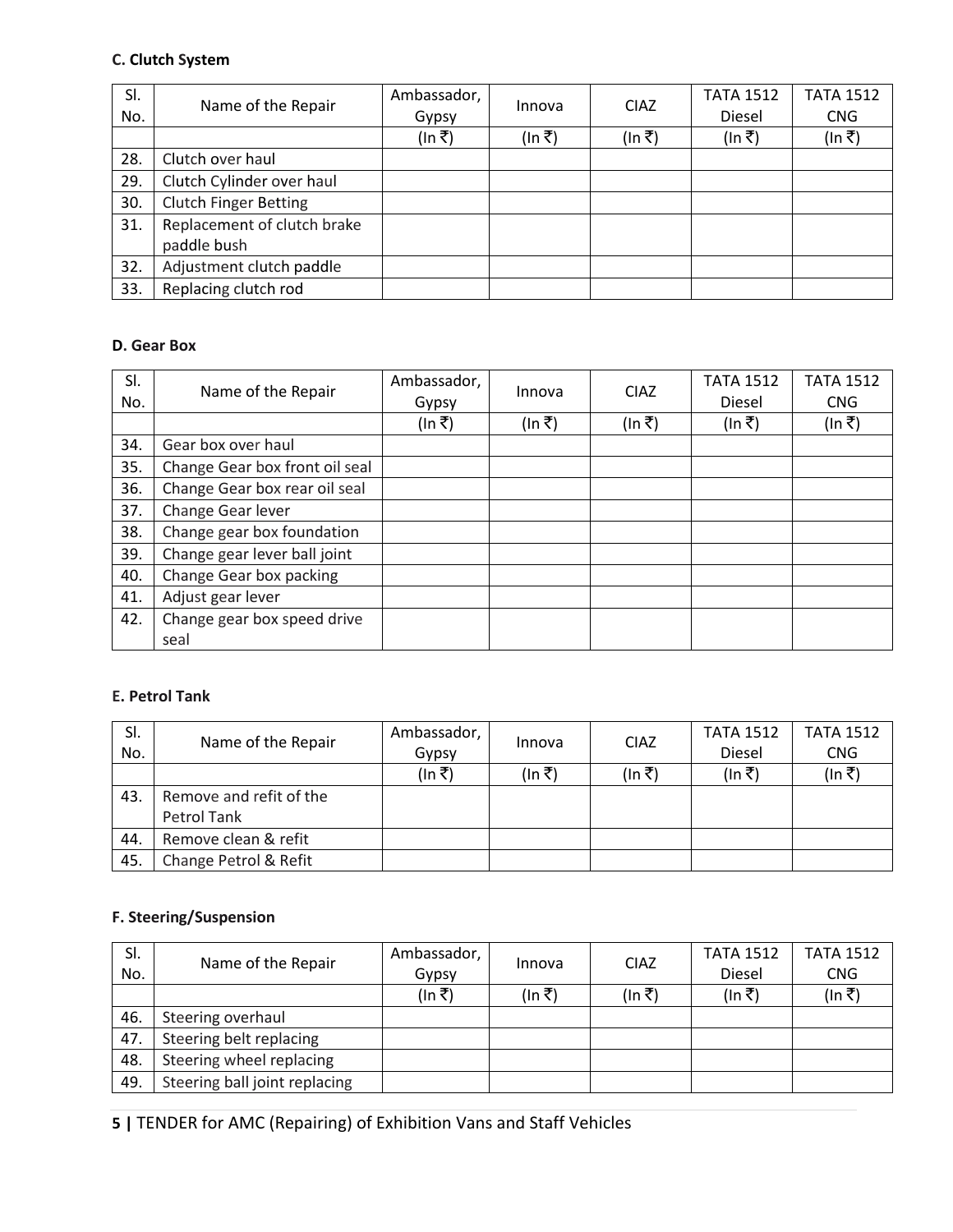| 50. | Steering bracket change    |  |  |  |
|-----|----------------------------|--|--|--|
| 51. | Replacement tie rod ends   |  |  |  |
| 52. | Wheel alignment & caster   |  |  |  |
|     | camber                     |  |  |  |
| 53. | Remove & refit of steering |  |  |  |
| 54. | Change gear control rod    |  |  |  |
| 55. | Overhaul suspensions       |  |  |  |
| 56. | Change suspension bushes   |  |  |  |
| 57. | Change front wheel.        |  |  |  |
|     | Bearing/oil seal           |  |  |  |

# **G. Driving Shaft**

| SI. |                         | Ambassador, |        |             | <b>TATA 1512</b> | <b>TATA 1512</b> |
|-----|-------------------------|-------------|--------|-------------|------------------|------------------|
| No. | Name of the Repair      | Gypsy       | Innova | <b>CIAZ</b> | Diesel           | CNG              |
|     |                         | (In ₹)      | (In ₹) | (In ₹)      | (In ₹)           | (In ₹            |
| 58. | Over haul driving shaft |             |        |             |                  |                  |

## **H. Brake System**

| SI. | Name of the Repair                   | Ambassador, | Innova | <b>CIAZ</b> | <b>TATA 1512</b> | <b>TATA 1512</b> |
|-----|--------------------------------------|-------------|--------|-------------|------------------|------------------|
| No. |                                      | Gypsy       |        |             | Diesel           | <b>CNG</b>       |
|     |                                      | (In ₹)      | (In ₹) | (In ₹)      | (In ₹)           | (In ₹)           |
| 59. | Over hauling rear axle (one<br>side) |             |        |             |                  |                  |
| 60. | Adjusting brakes                     |             |        |             |                  |                  |
| 61. | Master cylinder over haul            |             |        |             |                  |                  |
| 62. | Adjust brakes                        |             |        |             |                  |                  |
| 63. | Change of brake                      |             |        |             |                  |                  |

## **I. Brake Suspension**

| SI.<br>No. | Name of the Repair                   | Ambassador,<br>Gypsy | Innova | <b>CIAZ</b> | <b>TATA 1512</b><br><b>Diesel</b> | <b>TATA 1512</b><br><b>CNG</b> |
|------------|--------------------------------------|----------------------|--------|-------------|-----------------------------------|--------------------------------|
|            |                                      | (In ₹)               | (In ₹) | (In ₹)      | (In ₹)                            | (In ₹)                         |
| 64.        | Over hauling rear axle (One<br>side) |                      |        |             |                                   |                                |
| 65.        | Over hauling differential            |                      |        |             |                                   |                                |
| 66.        | Change rear shock absorber<br>each   |                      |        |             |                                   |                                |
| 67.        | Rechambering rear spring             |                      |        |             |                                   |                                |
| 68.        | Change rear spring                   |                      |        |             |                                   |                                |
| 69.        | Rebushing rear spring                |                      |        |             |                                   |                                |
| 70.        | Differential packing change          |                      |        |             |                                   |                                |
| 71.        | Differential oil seal change         |                      |        |             |                                   |                                |
| 72.        | Replace differential assy            |                      |        |             |                                   |                                |
| 73.        | Replace rear brake drum              |                      |        |             |                                   |                                |
| 74.        | Replace rear axle oil seal           |                      |        |             |                                   |                                |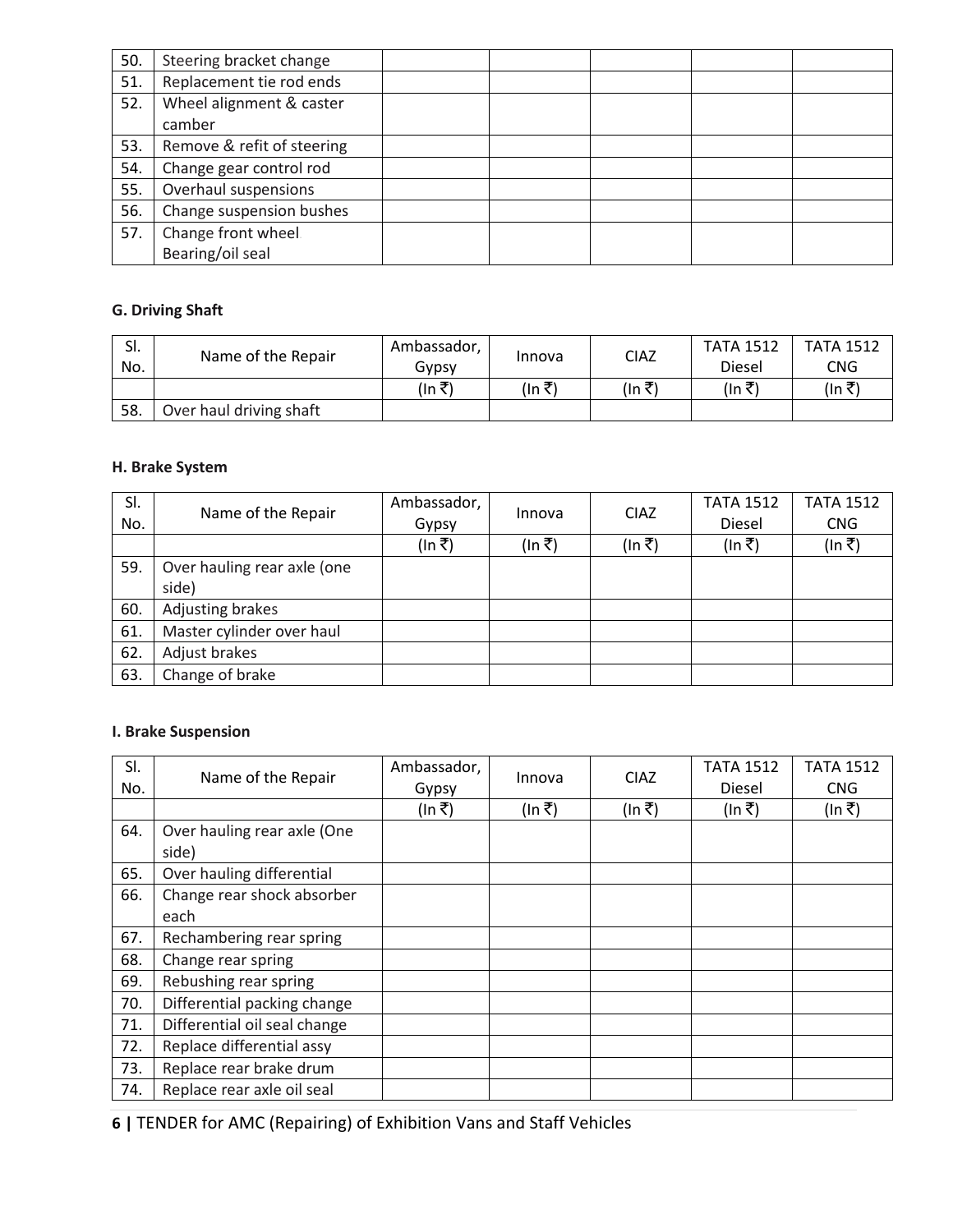### J. Electrical Repairs

| SI.<br>No. | Name of the Repair           | Ambassador,<br>Gypsy | Innova | <b>CIAZ</b> | <b>TATA 1512</b><br>Diesel | <b>TATA 1512</b><br><b>CNG</b> |
|------------|------------------------------|----------------------|--------|-------------|----------------------------|--------------------------------|
|            |                              | (In ₹)               | (In ₹) | (ln ₹)      | (In ₹)                     | (In ₹)                         |
| 75.        | Self-starter over haul       |                      |        |             |                            |                                |
| 76.        | Self-starter Bendix change   |                      |        |             |                            |                                |
| 77.        | Recharging batteries         |                      |        |             |                            |                                |
| 78.        | Tune up electric horn set    |                      |        |             |                            |                                |
| 79.        | Checking electric system     |                      |        |             |                            |                                |
| 80.        | Change horn relay & flasher  |                      |        |             |                            |                                |
| 81.        | Remove & refit of horn assy  |                      |        |             |                            |                                |
| 82.        | Replacing wiring complete -  |                      |        |             |                            |                                |
| 83.        | Replacing ignition switch    |                      |        |             |                            |                                |
| 84.        | Replacing solenoids switch   |                      |        |             |                            |                                |
| 85.        | Overhauling wiper motor      |                      |        |             |                            |                                |
| 86.        | Focus adjustment head lights |                      |        |             |                            |                                |

# **K. Exhaust System**

| SI. | Name of the Repair       | Ambassador, | Innova | <b>CIAZ</b> | <b>TATA 1512</b> | <b>TATA 1512</b> |
|-----|--------------------------|-------------|--------|-------------|------------------|------------------|
| No. |                          | Gypsy       |        |             | Diesel           | <b>CNG</b>       |
|     |                          | (In ₹)      | (In ₹) | (In ₹)      | (In ₹)           | (In ₹)           |
| 87. | Fitting front pipe       |             |        |             |                  |                  |
| 88. | Fitting tail pipe        |             |        |             |                  |                  |
| 89. | Fitting silencer box     |             |        |             |                  |                  |
| 90. | Fitting silencer bracket |             |        |             |                  |                  |

# **L. Body Repairs**

| SI.<br>No. | Name of the Repair           | Ambassador,<br>Gypsy | Innova | <b>CIAZ</b> | <b>TATA 1512</b><br>Diesel | <b>TATA 1512</b><br><b>CNG</b> |
|------------|------------------------------|----------------------|--------|-------------|----------------------------|--------------------------------|
|            |                              | (In ₹)               | (In ₹) | (ln ₹)      | (ln ₹)                     | (In ₹)                         |
| 91.        | Change front W/s glass       |                      |        |             |                            |                                |
|            | rubber                       |                      |        |             |                            |                                |
| 92.        | Change rear W/s glass rubber |                      |        |             |                            |                                |
| 93.        | Change & repair door lock    |                      |        |             |                            |                                |
| 94.        | Change door handle           |                      |        |             |                            |                                |
| 95.        | Change door golabeedings     |                      |        |             |                            |                                |
| 96.        | Change door glass channels   |                      |        |             |                            |                                |
| 97.        | Change door inner rubber     |                      |        |             |                            |                                |
| 98.        | Change dickey lock           |                      |        |             |                            |                                |
| 99.        | Repair dickey lock           |                      |        |             |                            |                                |
| 100.       | Repair glow box set          |                      |        |             |                            |                                |
| 101.       | Repainting whole vehicle     |                      |        |             |                            |                                |
| 102.       | Applying full cover coat     |                      |        |             |                            |                                |
| 103.       | Remove & refit bumper        |                      |        |             |                            |                                |